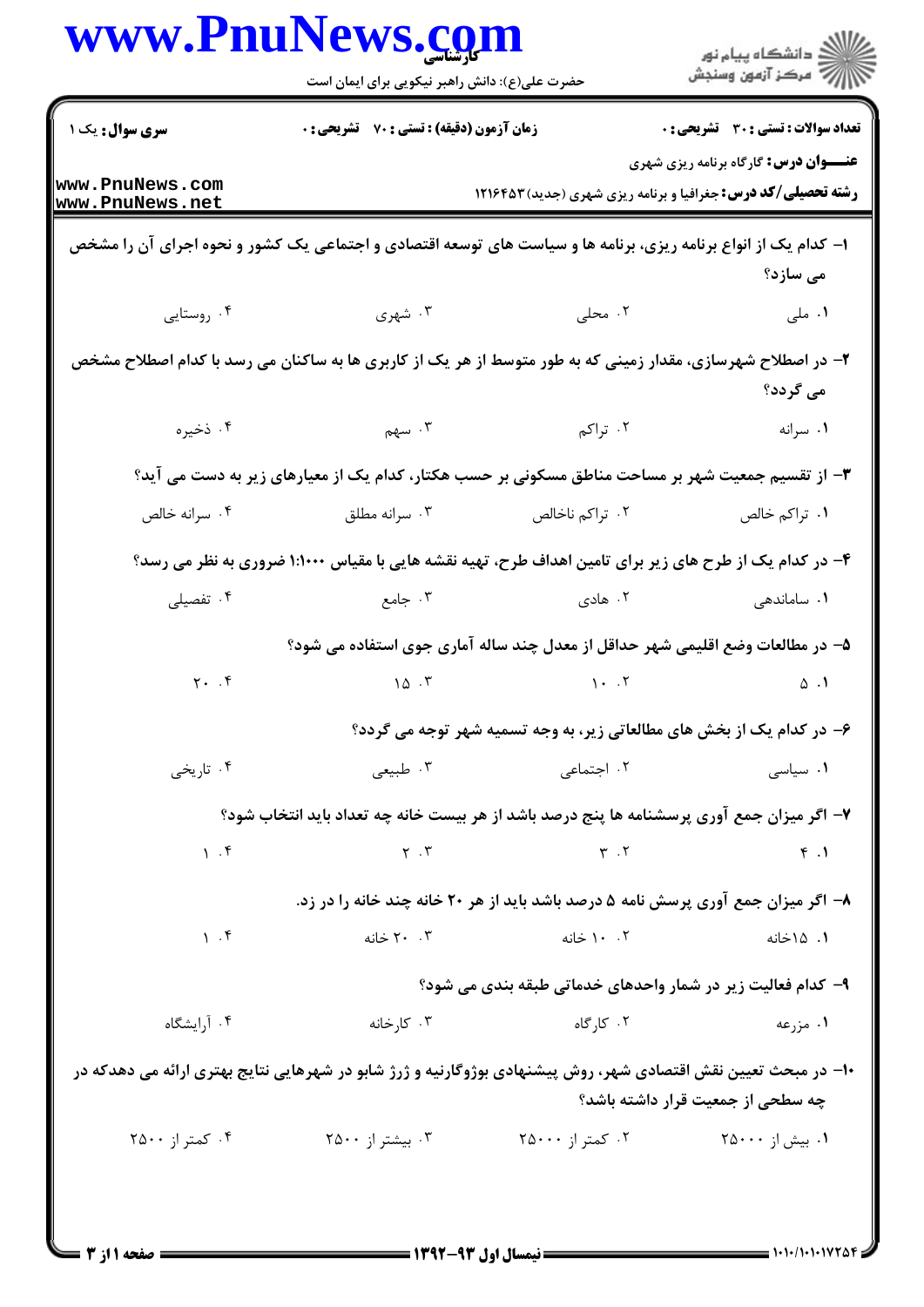|                                    | www.PnuNews.com<br>حضرت علی(ع): دانش راهبر نیکویی برای ایمان است |                                                                                                               | ِ<br>∭ دانشڪاه پيام نور<br>∭ مرڪز آزمون وسنڊش                                                                        |  |
|------------------------------------|------------------------------------------------------------------|---------------------------------------------------------------------------------------------------------------|----------------------------------------------------------------------------------------------------------------------|--|
| <b>سری سوال : ۱ یک</b>             | زمان آزمون (دقیقه) : تستی : 70 ٪ تشریحی : 0                      |                                                                                                               | <b>تعداد سوالات : تستی : 30 ٪ تشریحی : 0</b>                                                                         |  |
| www.PnuNews.com<br>www.PnuNews.net |                                                                  |                                                                                                               | <b>عنـــوان درس:</b> گارگاه برنامه ریزی شهری<br><b>رشته تحصیلی/کد درس:</b> جغرافیا و برنامه ریزی شهری (جدید) ۱۲۱۶۴۵۳ |  |
|                                    |                                                                  | 1۱– وقتی ضوابط اقتصادی را برای طبقه بندی کارگاههای صنعتی مورد استفاده قرار می دهیم، مشخصه صنایع سنگین کدام    | است؟                                                                                                                 |  |
| ۰۴ صنایع مادر                      | ۰۰ .۰۰ نفرشاغل                                                   | ۰۲ نفر شاغل                                                                                                   | ۰۱ ۱۰ نفر شاغل                                                                                                       |  |
|                                    |                                                                  | ۱۲- برای به دست آوردن مساحت در هر یک از کاربری ها، کدام روش متداول تر است؟                                    |                                                                                                                      |  |
| ۰۴ متر فلزی معمولی                 | ۰۳ كرومتر الكترونيك                                              | ۰۲ دستگاه سطح سنج                                                                                             | ٠١ گام شماري محقق                                                                                                    |  |
|                                    |                                                                  |                                                                                                               | ۱۳- واحد محاسبه تراکم در شهرها چیست؟                                                                                 |  |
| ۰۴ کیلومتر                         | ۰۳ متر                                                           | ۰۲ جریب                                                                                                       | ۰۱ هکتار                                                                                                             |  |
|                                    |                                                                  | ۱۴- در نقشه های توپوگرافی کدام یک از عوارض زیر نقش برجسته ای دارند؟                                           |                                                                                                                      |  |
| ۰۴ میزان محصول                     | ۰۳ پستی و بلندی ها                                               | ۰۲ چاله های مصنوعی                                                                                            | ۰۱ آبراهها و کانال ها                                                                                                |  |
|                                    |                                                                  | ۱۵– به هم تنیده شدن و نحوه استقرار ساختمان در اصطلاح چه نام دارد؟                                             |                                                                                                                      |  |
| ۰۴ بافت                            | ۰۳ شکل $\cdot$                                                   | ۰۲ نماد                                                                                                       | ۰۱ ساختار                                                                                                            |  |
|                                    |                                                                  | ۱۶– در تدوین گزارش امکانات و محدودیت های توسعه اقتصادی و اجتماعی شهر، حد و مرز هدف را کدام یک از موارد زیر    | تعیین می کند؟                                                                                                        |  |
| ۰۴ جمعیت                           | ۰۳ امکانات                                                       | ۰۲ وسعت                                                                                                       | ۰۱ موقعیت                                                                                                            |  |
|                                    |                                                                  | ۱۷–برای آن که به یک راه حل منطقی برای توسعه شهر دست پیدا کرده و میزان زمین مورد نیاز برای آینده شهر معین شود، | تعیین کدام یک از موارد زیر اهمیت بیشتری دارد؟                                                                        |  |
| ۰۴ ترافیک خیابان ها                | ۰۳ تولیدات کارخانه ای                                            | ۰۲ مهاجرت و زاد و ولد                                                                                         | ۰۱ سرانه ها و تراکم ها                                                                                               |  |
|                                    |                                                                  |                                                                                                               | ۱۸– نقشه مالکیت زمین جزو کدام یک از مطالعات زیر است؟                                                                 |  |
| ۰۴ تاریخی                          | ۰۳ کالېدی                                                        | ۰۲ اقتصادی                                                                                                    | ۰۱ اجتما <i>ع</i> ی                                                                                                  |  |
|                                    |                                                                  |                                                                                                               | ۱۹- در مطالعات شهرسازی آخرین مرحله کدام است؟                                                                         |  |
| ۰۴ تجزيه و تحليل                   | ۰۳ انتخاب وپیشنهاد                                               | ۰۲ پژوهش محیط                                                                                                 | ۰۱ ارزیابی و نظارت                                                                                                   |  |
|                                    |                                                                  | ۲۰- الگوی توسعه آینده شهر برای چه بازده ی زمانی تهیه می گردد؟                                                 |                                                                                                                      |  |
| ۰۴ فاقد زمان                       | ۰۳ میان مدت                                                      | ۰۲ بلند مدت                                                                                                   | ۰۱ کوتاه مدت                                                                                                         |  |